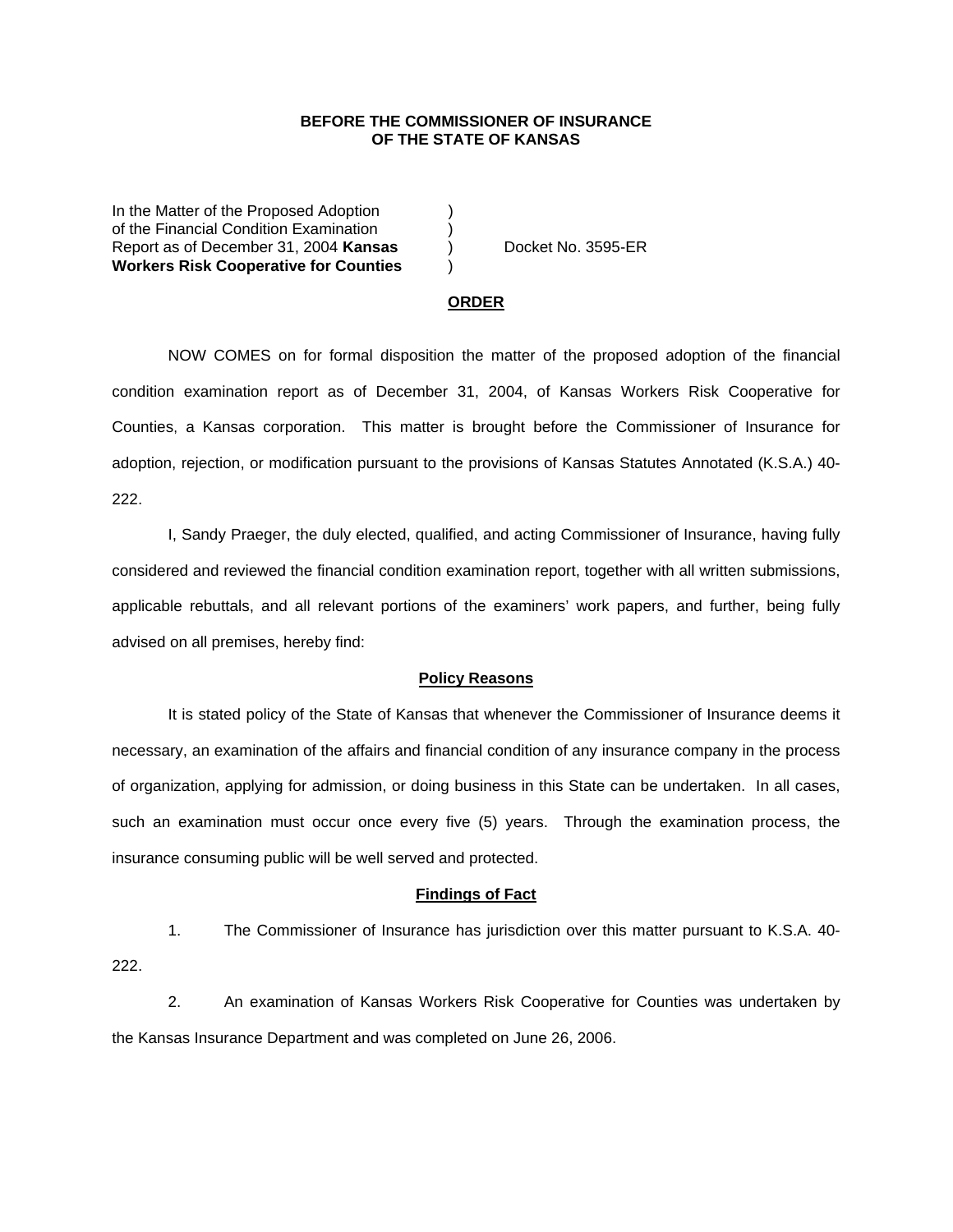3. The examiner-in-charge tendered and filed with the Kansas Insurance Department a verified written report of the examination within thirty (30) days following completion of the field work for the examination, to wit; May 25, 2005.

 4. Following receipt of the verified report, the Kansas Insurance Department transmitted the report to Kansas Workers Risk Cooperative for Counties on November 14, 2006, with a duly executed notice advising the company of its opportunity to prepare and submit to the Kansas Insurance Department a written submission or rebuttal with respect to any and all matters contained in the report. Kansas Workers Risk Cooperative for Counties was further advised that any written submission or rebuttal needed to be filed with the Kansas Insurance Department no later than thirty (30) days after receipt of the verified report.

 5. Kansas Workers Risk Cooperative for Counties filed a written acceptance of the verified report on November 16, 2006.

6. Based upon the written submission tendered by Kansas Workers Risk Cooperative for Counties, the company took no exceptions to matters contained in the verified report.

 7. Within thirty (30) days of the end of the time period allowed for written submission or rebuttal, the Commissioner of Insurance fully reviewed the report, together with all written submissions and rebuttals provided by Kansas Workers Risk Cooperative for Counties. The Commissioner of Insurance further reviewed all relevant workpapers.

 8. No other written submissions or rebuttals were submitted by Kansas Workers Risk Cooperative for Counties.

## **Conclusion of Law**

9. K.S.A. 40-222(k)(2) provides:

"Within 30 days of the end of the period allowed for the receipt of written submissions or rebuttals, the commissioner shall fully consider and review the report, together with any written submissions or rebuttals and any relevant portions of the examiners workpapers and enter an order:

(A) Adopting the examination report as filed or with modification or corrections. If the examination report reveals that the company is operating in violation of any law, regulation or prior order of the commissioner, the commissioner may order the company to take any action the commissioner considers necessary and appropriate to cure such violations; or